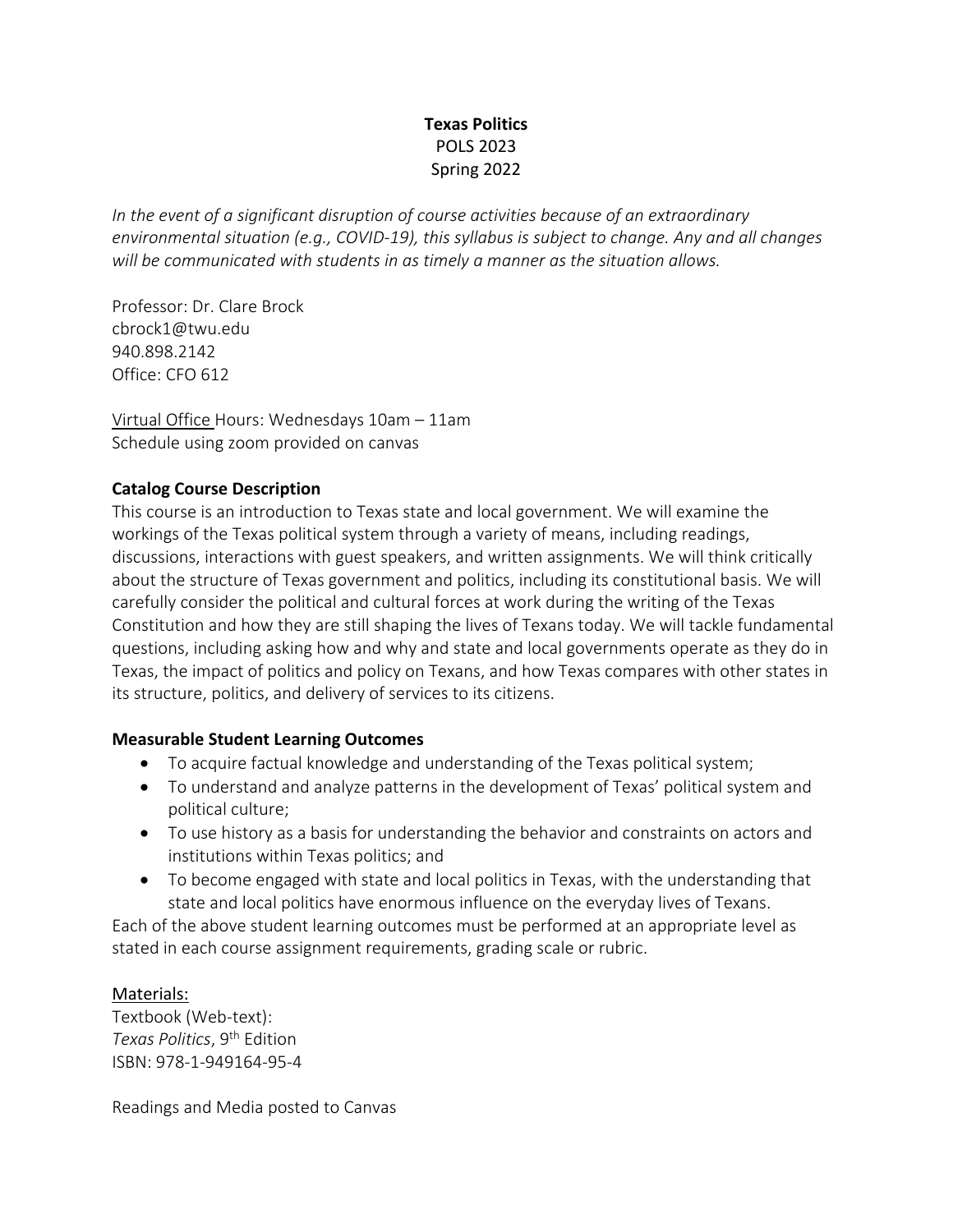# Assignments:

3 Written Assignments (50 points each, 150 points total) Midterm and Final Essays (100 points each, 200 points total) In-Text Reading Quizzes (14 Chapters in WebText, 140 points total) Syllabus + Lecture Quizzes (Syllabus + 15 Modules, 160 points total)

Total: 650 points A = more than 585 points  $B = 520 - 584$  points  $C = 455 - 519$  points  $D = 390 - 454$  points F = 389 points or fewer

Course Schedule: This class is fully online. The Course Calendar below lists the dates during which assignments should be completed. All quizzes assignments are due by 11:59pm on Wednesday nights throughout the duration of this course.

# **Week 1: Introduction & Texas History**

Wed. Jan. 18- Wed. Jan. 26

Topics: Introduction to the course, student and professor expectations, syllabus review; Texas history (overview), Texas political development, Texas political culture

# Assignments: Syllabus Quiz; Lecture Quiz 1

Readings:

- 1. Textbook, "Political Culture"
- 2. Schwartz, Mimi. "How Texas Swaggered Into a Coronavirus Disaster." New York Times. June 28, 2020
- 3. Vara, Vauhini. "How California bested Texas." The New Yorker. January 8, 2015

## **Week 2: Texas Constitution(s)**

Wed. Jan 26 – Wed. Feb. 2

Topics: Texas Constitution; historical context of Texas Constitution, contemporary ramifications.

## Assignments: Lecture Quiz 2

Readings:

- 1. Textbook, "The Texas Constitution"
- 2. Burrough, Bryan and Jason Staford. "The myth of Alamo gets the history all wrong" The Washington Post. June 10, 2021.

## **Week 3: Federalism**

Wed. Feb 2 – Wed. Feb 9

Topics: The relationship between Texas and the federal government; relationships between states; grants and mandates.

## Assignments: Lecture Quiz 3

Readings:

1. Textbook, "Federalism"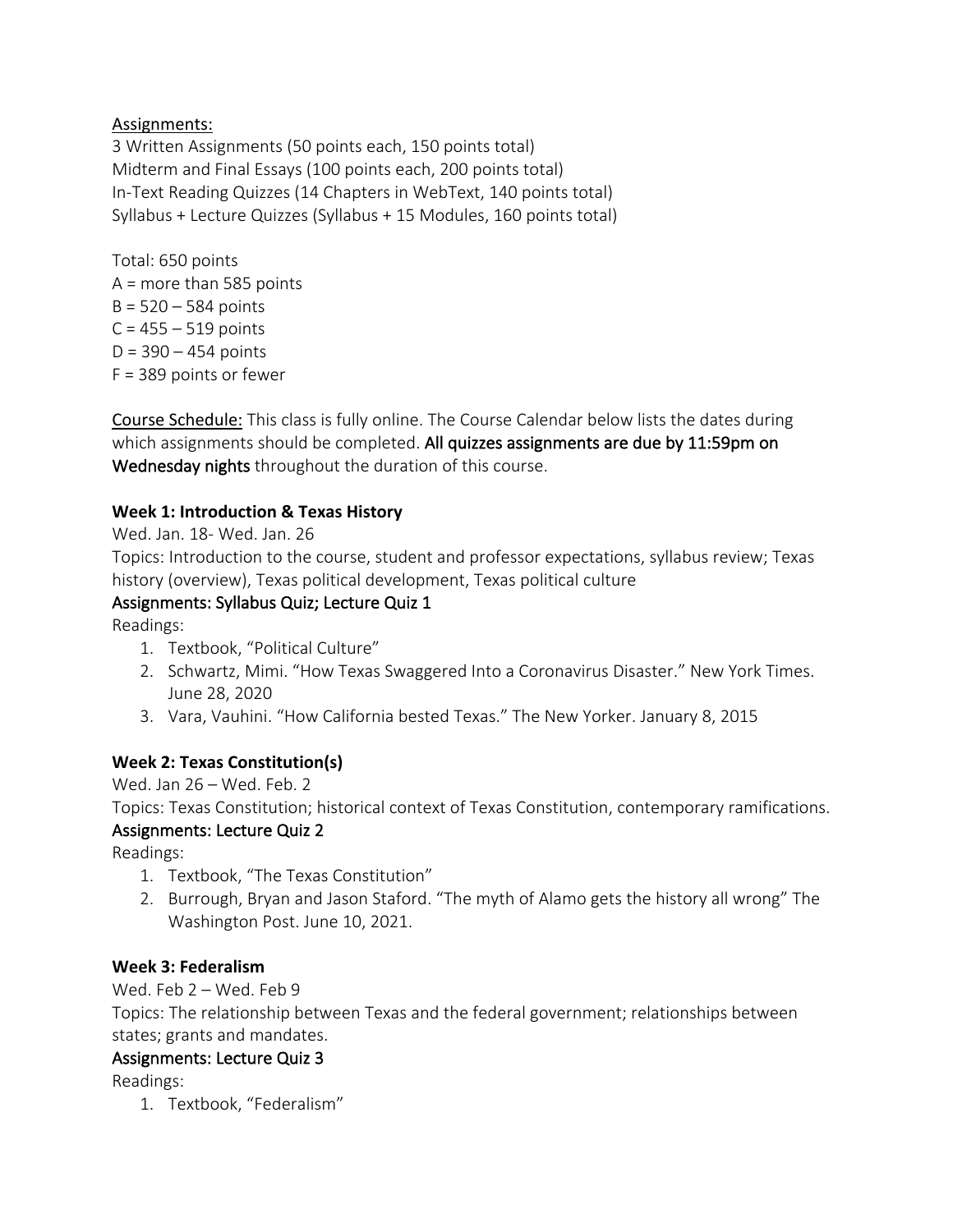## **Week 4: Texas Legislature**

Wed. Feb 9 – Wed. Feb. 16

Topics: Legislative type; gerrymandering; redistricting; juxtaposition of formal powers granted to Texas Legislature and its legislative effectiveness

# Assignments: Lecture Quiz 4 and Written Assignment #1

Readings:

- 1. Textbook, "The Legislature"
- 2. Listen: "TribCast: A new law banning most abortions in Texas takes effect"

# **Week 5: Legislative Organization and Process**

Wed. Feb. 16 – Wed. Feb. 23

Topics: How the Texas Legislature is organized; party leaders; the committee system and its structure; how a bill becomes a law.

# Assignments: Lecture Quiz 5

Readings:

- 1. Textbook, "The Legislative Process"
- 2. "How a bill becomes a law: Texas House of Representatives" Texas House of Representatives

## **Written Assignment #1**

Due Wednesday, Feb 23 at 11:59pm: Bill Tracking Exercise

## **Week 6: The Executive Branch**

Wed. Feb. 23 – Wed. Mar 2.

Topics: The makeup of the executive branch in Texas, including the six statewide, directly elected offices; the Texas Secretary of State and various agencies (TxDOT, State Health Services, the Railroad Commission, etc.)

## Assignments: Lecture Quiz 6

Readings:

- 1. Textbook, "The Executive Branch"
- 2. Svitek, Patrick. "Attorney General Ken Paxton's three Republican challengers criticize his legal problems — and pitch themselves as the best GOP nominee"

# **Week 7: Texas Governor**

Wed. Mar. 2 – Wed. Mar. 9

Topics: Texas governorship serving as a springboard to national prominence, relatively few formal powers granted to governor by Texas Constitution

# Assignments: Lecture Quiz 7 and Midterm

Readings:

1. Textbook, "The Governor"

## **Midterm Exam**

Due Wednesday. Mar 9 at 11:59pm: Midterm Essay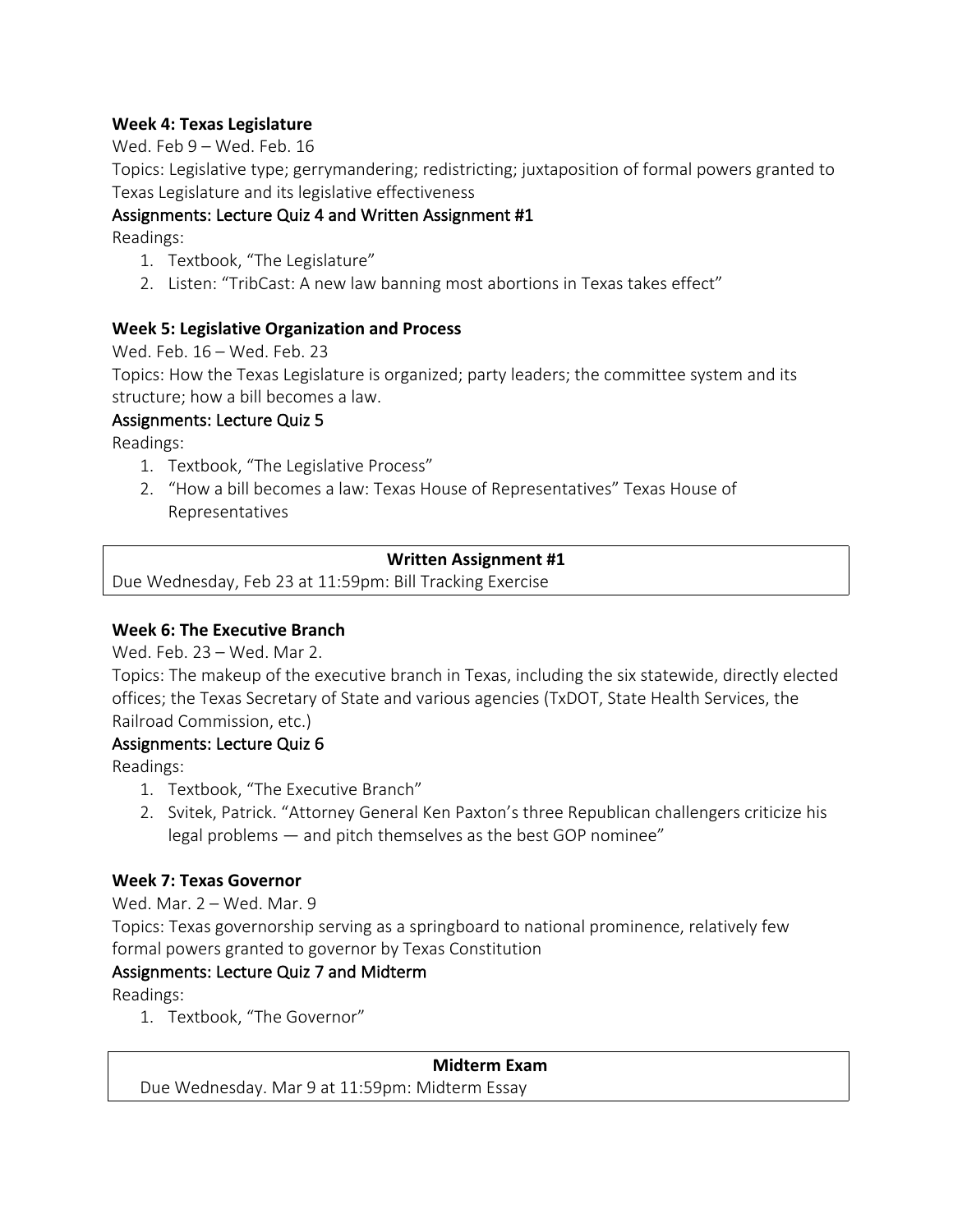## **Week 8: Texas Judicial System**

Wed. Mar. 9 – Wed. Mar. 23

Topics: The structure of the Texas judiciary; the election of judges; the political development of the judicial system in Texas

## Assignments: Lecture Quiz 8

Readings:

1. Textbook, "The Judicial Branch"

## **Mar. 14 – Mar. 18: Spring Break**

#### **Week 9: The Criminal Justice System & Midterm**

Wed. Mar. 23 – Wed. Mar. 30

Topics: Criminal justice in Texas; the death penalty; prison population, etc.

## Assignment: Lecture Quiz 9

Readings:

- 1. Textbook, "The Criminal Justice System"
- 2. Grann, David. "Trial by Fire: Did Texas Execute an Innocent Man?" The New Yorker. September 7, 2009
- 3. Listen: Death Penalty Information Center "Professor Frank Baumgartner on Death-Penalty Data, Public Opinion, and Capital Punishment as a "Failed Experiment""

## **Week 10: Campaigns and Elections**

Wed. Mar. 30 – Wed. Apr. 6

Topics: Voting qualifications and registration; voting rights; getting on the ballot; electronic voting; primary versus general elections

## Assignment: Lecture Quiz 10; Written Assignment #2

Readings:

- 1. Textbook, "Elections, Voting, and Campaigns"
- 2. Samuels, Alex. "Campaign finance for dummies: A guide to Texas election reporting rules" Texas Tribune. Feb 1, 2018.
- 3. Vann R. Newkirk II. "How Shelby County v. Holder Broke America." Atlantic. July 10, 2018

## **Written Assignment #2**

Due Wednesday, Apr 6 at 11:59pm: Voter Guide Assignment

## **Week 11: Political Parties**

Wed. Apr. 6 – Wed. Apr. 13 Topics: The radical shift from Democratic to GOP domination in Texas and what it means for representation and policymaking

## Assignment: Lecture Quiz 11

Readings:

- 1. Textbook, "Political Parties"
- 2. Walter, Amy. "Whose Party is It?" *The Cook Report*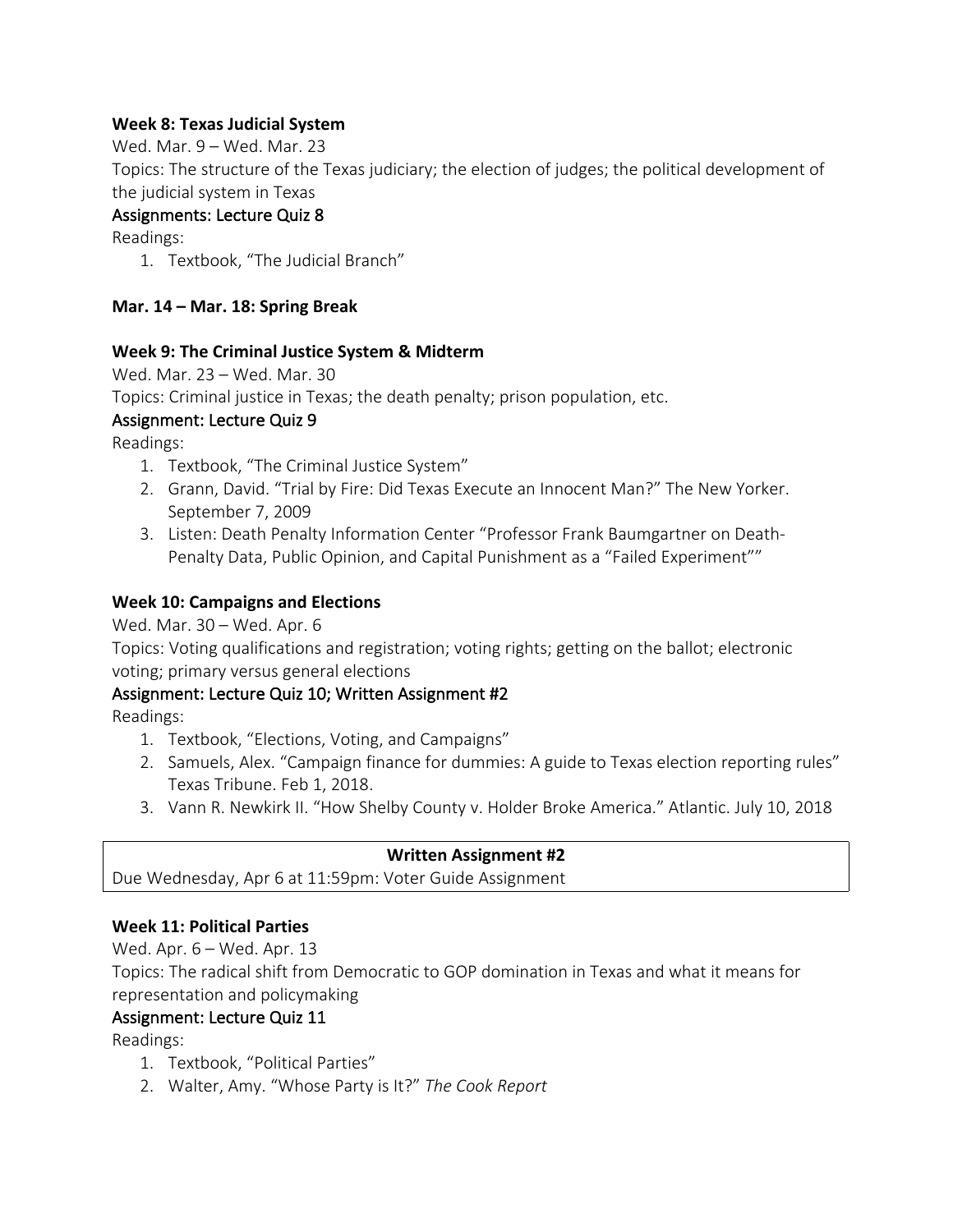#### **Week 12: Interest Groups**

Wed. Apr. 13 – Wed. Apr. 20

Topics: Interest group formation and activity, campaign contributions, and political influence of interest groups in Texas

## Assignment: Lecture Quiz 12

Readings:

- 1. Textbook, "Interest Groups"
- 2. Watch WFAA Investigates: "How much money did lawmakers get from energy industry after power grid reform passed in legislative session? Millions."

#### **Week 13: Local Government**

Wed. Apr. 20 – Wed. Apr. 27

Topics: The relationship between the state and local governments; the role of counties and cities in providing services and law enforcement.

#### Assignments: Lecture Quiz 13 and Written Assignment #3

Readings:

1. Textbook, "Local Government"

#### **Written Assignment #3**

Due Wednesday, Apr. 27 at 11:59pm: Who Represents Me? + Letter to a Representative

#### **Week 14: Fiscal, Education, and Social Policy & Class Wrap Up**

Wed. April 27 – Wed. May 4

Topics: Fiscal, Education, and Social Policy

Assignments: Lecture Quiz 14 and Final Exam

Readings:

1. Textbook, "Public Policy"

**Final Exam**

Due Wednesday, May 4 at 11:59pm: Final Essay

## **I reserve the right to make any changes to this syllabus and/course as the semester progresses which I see fit in order to better its progression.**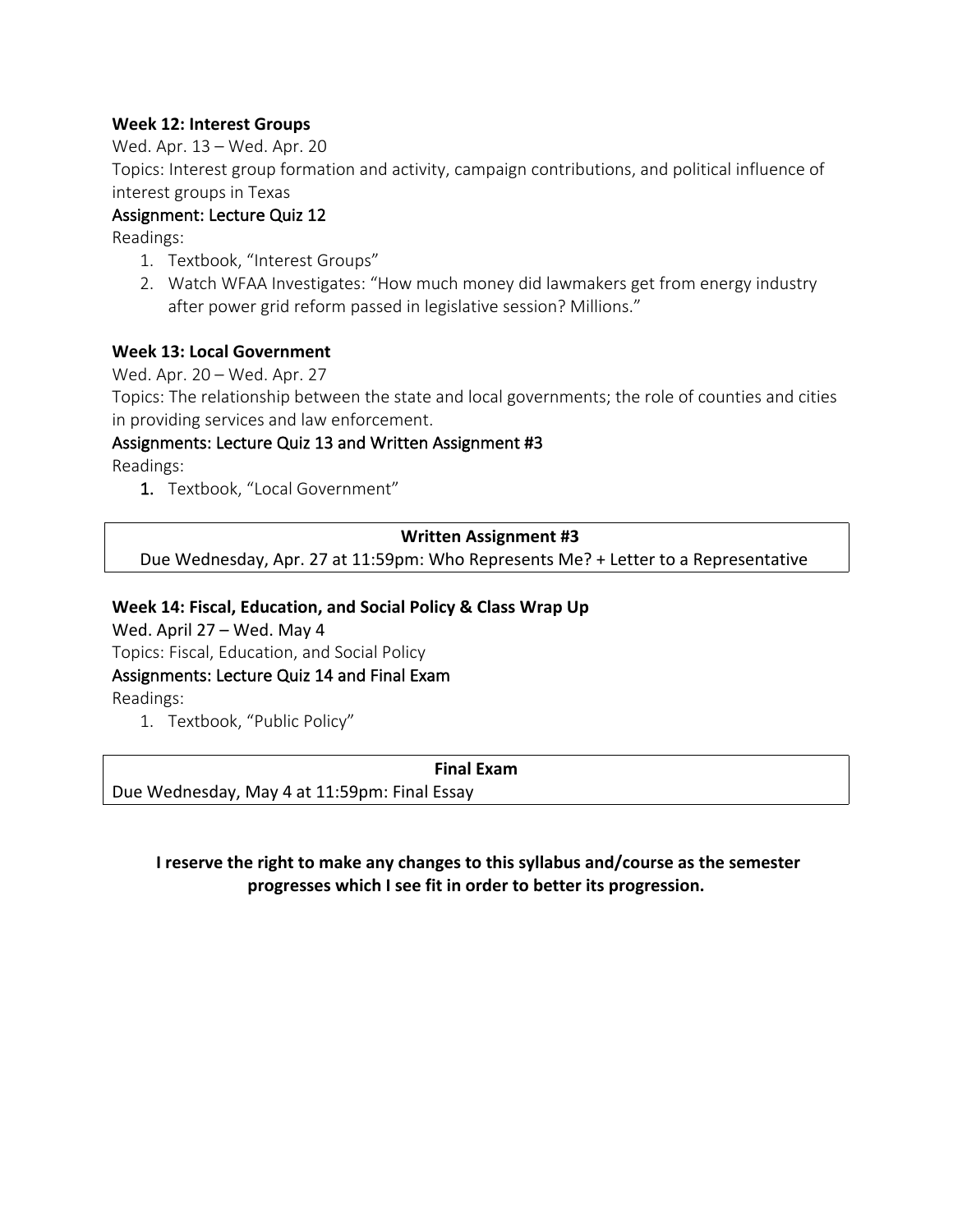#### **Assignment Breakdown**

#### Course Readings and Lectures:

Each student is expected to read the assigned material as detailed in the course calendar. Students will be held accountable for assigned material via the course assignments, lecture quizzes, exams, and quizzes and discussions embedded in the WebText.

Each module will include corresponding video(s) for each chapter and other supplemental material, also posted online. These lectures and additional readings are required and will be included in quizzes and exams.

It is vital that you manage your time and maintain a high degree of self-discipline to ensure your success in any college course. If you fall behind it is difficult to adequately address the topics or complete assignments, often leading to a snowball effect and eventual failure. The pace of this course is about 1-2 chapters per week, plus additional readings, podcasts, and videos, during the full length of the term.

#### WebText Quizzes and Assignments

Each chapter of the TexasPolitics WebText will include a set of embedded questions and opportunities for interaction. There are 140 points available in total.

WebText embedded questions and responses have due dates keyed to the week in which we will be discussing them. The course calendar lists a week for each module. For example: Wed. Jan. 18- Wed. Jan. 26

2. Textbook, "Political Culture"

This indicates that the "Political Culture" chapter of the Textbook should be read, and all questions should be completed before midnight on Wednesday Jan 26. However, in order to create flexibility for you, the questions will remain available for one week after the deadline. After that additional week, you may still answer the embedded questions, but you will not receive credit for them in canvas.

#### Lecture Quizzes

Lecture quizzes are open book, open note quizzes posted on Canvas covering lectures and additional readings that were not part of the Webtext. These quizzes will assess only the readings and lectures for that module and are not cumulative. You are allowed 2 attempts, per quiz, however, quiz questions may be shuffled to result in different questions on the second attempt. Quizzes are not timed. Answers and grades will be posted after the quiz deadline. If you are uncertain about a quiz question or how to answer a question, please contact the professor via email or during office hours. I will not give you quiz answers, but I am happy to help you better understand concepts or clarify issues that you find confusing. The window to complete these quizzes will be the start and end date for a given module. Each quiz must be complete within the module in which it is assigned.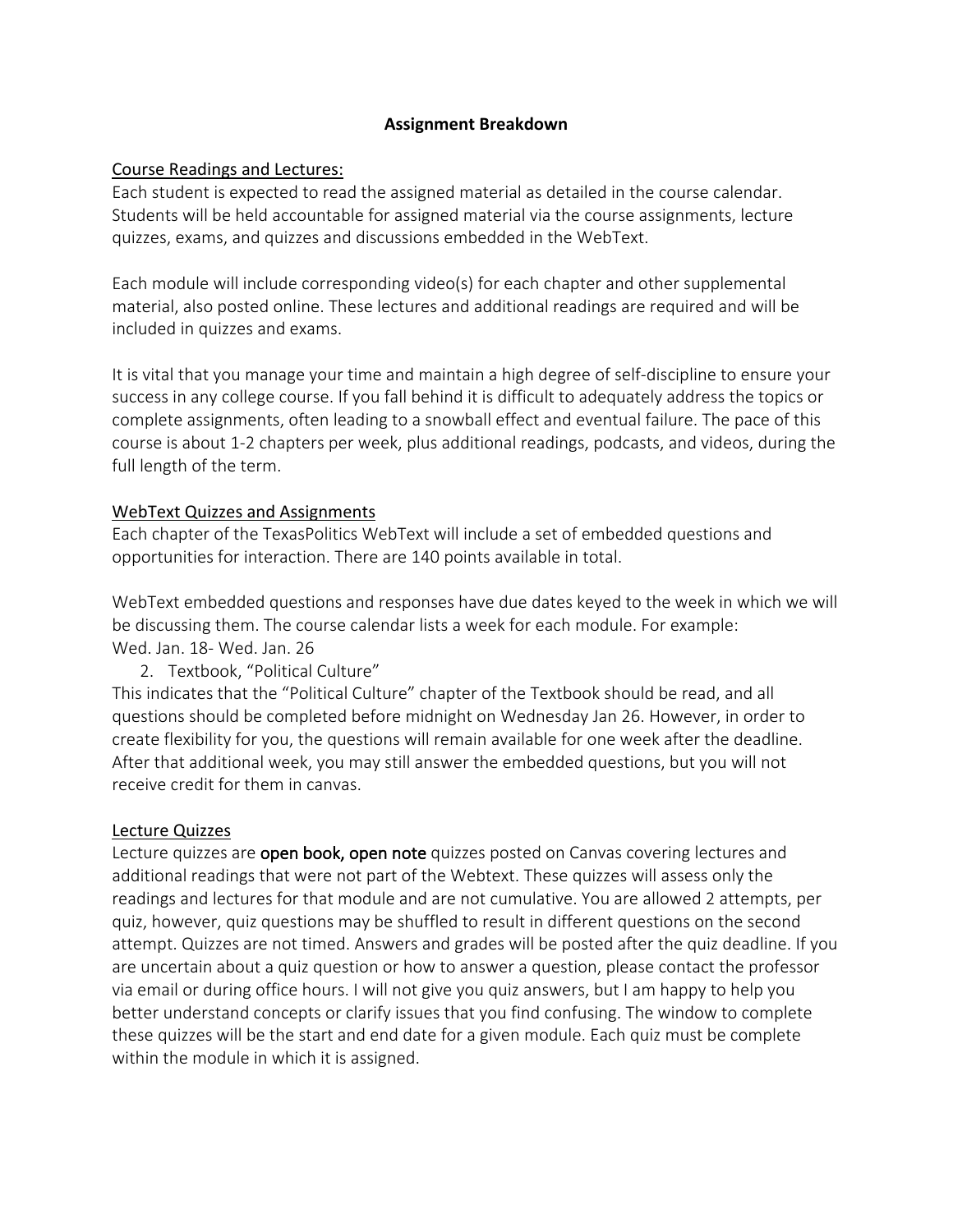#### Written Assignments

You will be assigned 3 written assignments, worth 50 points each, to be submitted on canvas. These assignments are intended to give you practical skills and knowledge about the political system in Texas. These assignments will vary in length but are weighted equally. In these assignments word count requirements are not exact; however, they are a good guideline for about how much of a response the professor expects from you. A writing assignment that is considerably under or over the suggested amount will not receive full credit. For example, if the suggested word count is 250 words, a 100-word essay or a 500-word essay will not receive full credit. Each assignment will have its own suggested word count. Full assignment descriptions and instructions are available in canvas, under the appropriate assignment.

Please note that all written assignments are expected to be typed, double spaced with oneinch margins and in a 12-point font. The clarity of your writing will affect the strength of your argument and therefore you should proofread and spell-check your work carefully. You must cite any information and/or ideas that you take from someone else's work. Also, you should limit your use of direct quotations (someone else's words surrounded by "") to the rare occasion when the original author has stated your point perfectly and it cannot be improved. Otherwise, you are generally better off stylistically using your own words and citing the ideas and facts provided by other authors. For citations, I prefer that students use the American Psychological Association (APA). For additional information on APA style, visit:

http://owl.english.purdue.edu/owl/resource/560/01/ or http://www.apastyle.org/learn/tutorials/basics-tutorial.aspx

#### Midterm and Final

The class midterm and final will be open-book, open-note, and administered on canvas. The exam format, for both exams, is simply one essay question. Both the midterm and final are worth 100 points each.

Essays will be graded on thoughtfulness, use of class materials and resources, and based on the provided rubric.

#### **Important Course Policies**

#### Late work:

I tend to think about late work as having two types: the type that really isn't going to matter to anybody that it's a little bit late (soft deadlines) and the type that it actually does matter (hard deadlines).

Embedded WebText questions are keyed to a particular moment in the course progression. Some flexibility is built in, but after the dedicated flex time has passed, the course has moved on. I cannot allow you to complete WebText questions after the allotted flexibility window has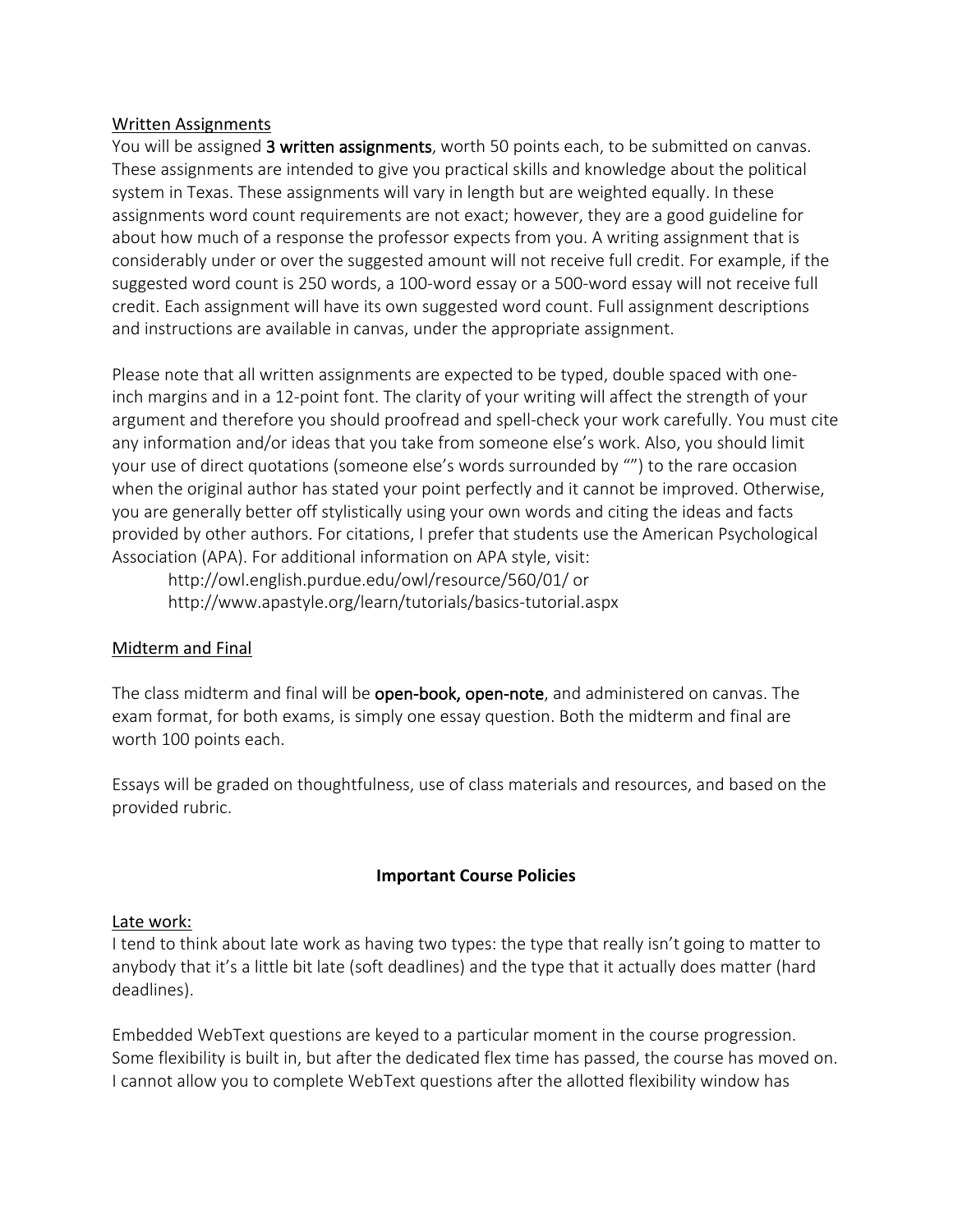passed because the publisher controls the grading and sends grades to canvas. I do not have control over WebText settings once the course has begun.

Exams are also a hard deadline. If you are very ill and unable to complete the exam on time, please send me an email (even if it is just 1 line saying "I'm sick") within the allotted exam time and we will work together on coming up with a fair solution.

Lecture Quizzes and Writing assignments, in general, have a little more flexibility. I'm perfectly happy to let you have a two- or three-day grace period on the lecture quiz or assignment if you ask for it in a timely manner or ask in advance. That being said, after more than a few days have passed, the homework assignment is no longer useful to you because the class has moved on. It would not be in my best interest, or yours, to allow you to pile up assignments and complete them at the end of the semester. I cannot let you go back at the end of the semester and complete work you have missed over the entire course. I wish I could, but unfortunately grades are due very quickly at the end of the semester and I need sufficient time to meet the deadline that the university imposes on me.

If you need significantly more time on an assignment, please email me or schedule a virtual meeting and tell me what is going on. We may be able to figure things out. My concern will always be for your progress and your ability to participate in the course. I cannot do for any one student what I wouldn't do for the others, because that violates the basic fairness of a course. But fairness doesn't have to mean that everybody does everything at exactly the same time, extensions may therefore be granted occasionally if possible and if it will hurt no one else.

## Learning during a pandemic

Life is not normal right now and things are not okay. You most likely know people who have lost their jobs, have tested positive for Covid-19, been hospitalized, or perhaps even died. You may have experienced changes to your work responsibilities or family care responsibilities.

I am fully committed to making sure that you learn everything you were hoping to learn from this class! I will do my best to help you finish assignments, do well, and learn from and understand the class materials. If you are having trouble, I will not judge you or think less of you. I hope you will extend me the same grace. I will be flexible and lenient to the extent that I am able (see the above late policy).

You do not owe me personal information about your health (mental or physical). You are always able to talk to me about things that you are going through, though. If I can't help, I may know someone who can.

If you are struggling, need help, feel that you aren't understanding everything, do not suffer in silence. Talk to me! I will do my best to work with you and help you. Please drop-in to virtual office hours, schedule a specific appointment with me outside of regular office hours, or just send an email. I want you to learn things from this class, but I also want you to stay healthy, balanced, and grounded during this class.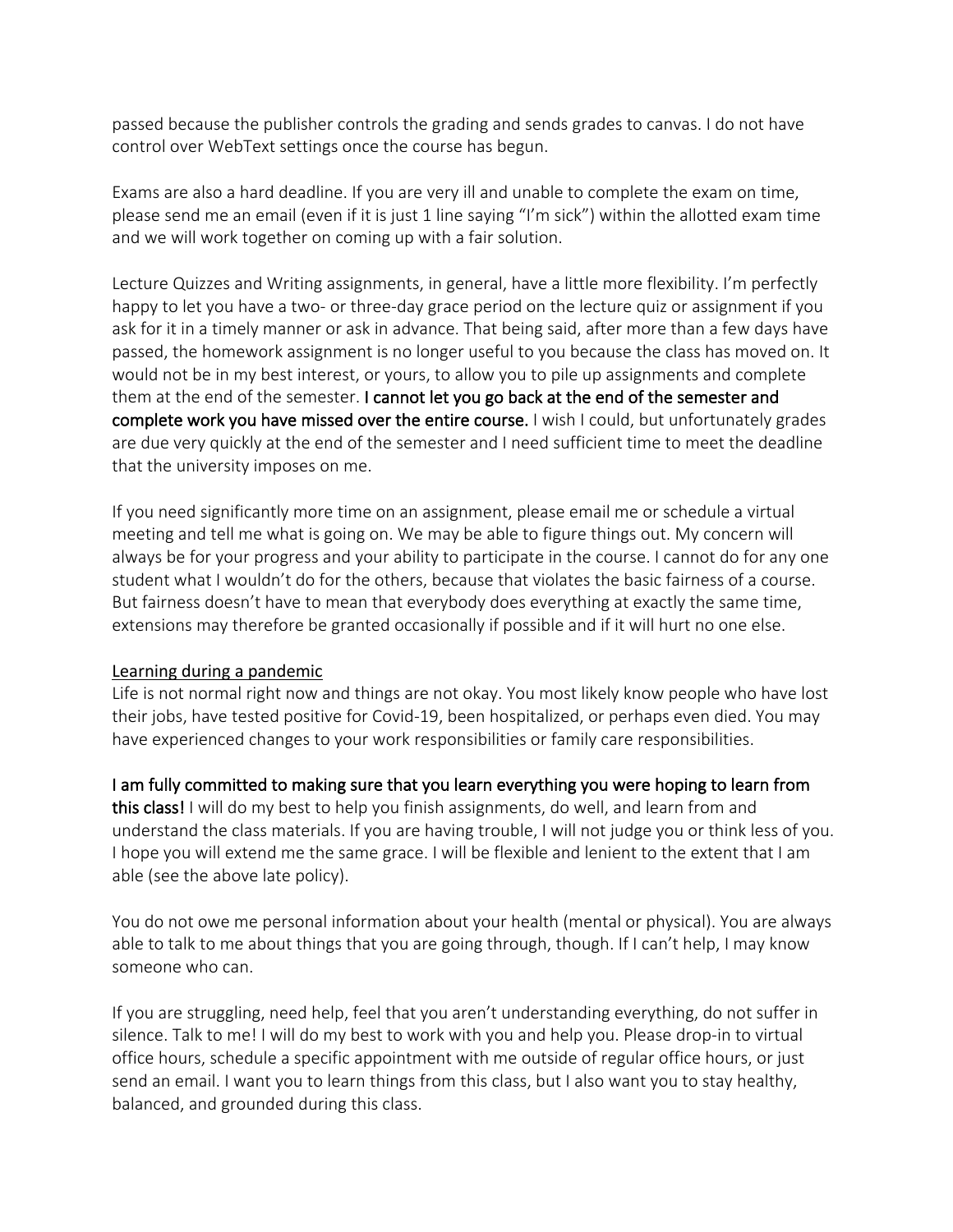#### How to get help

In almost all cases, the best way to get help is to ask as soon as you know you need it. Contact me (Prof. Brock) or stop by my virtual office hours (link posted on canvas). Asking for help is GOOD. It shows that you are aware of what you need and that you are able to take some control of your life and education, even if it is just to say, "I have no control over my life and education! Help!"

If you don't understand course material, tell someone as soon as possible. Talk to a classmate or talk to me. Everybody struggles with the material for this course at some point or another. That is expected. Don't let things snowball. It is easier to deal with difficulties earlier rather than later.

If you need help with accessibility or if you are having problems with basic needs, please see the resources linked for you on the canvas page. You cannot learn well if you are lacking accessibility accommodations or if you do not have basic food or shelter. Please let someone know and get the help you need!

#### Civility:

A government class will necessarily touch on topics that are sensitive, controversial, and difficult. Accordingly, I ask that above all students remain *respectful of one another and of the professor and GA*. Personal attacks and comments that discriminate on the basis of race, ethnicity, gender, gender identity, age, ability, sexual orientation, religion, political party affiliation or national background will not be permitted. In this class I ask you to make a personal commitment to learning about, understanding, and supporting your peers. Value the diversity of the class, participate actively in discussion, and ask clarifying questions when necessary. Do not minimize or devalue statements by your peers, and do not assume that others are attempting to minimize or devalue you. Do not try to embarrass or demean your peers. You may disagree with ideas and constructively challenge each other, but you may not make personal attacks. Be open and ready to be challenged and come to class ready to learn and grow. Similarly, I cannot promise that you will never perceive my political beliefs and positions; but I do promise that I will not push or force them upon you, I ask that you behave similarly. If you struggle to abide by these etiquette rules, you will be dropped from the class, and you may be removed from the university (see academic freedom statement).

## Email:

Please approach all of your emails as if they were professional academic correspondence, and not text messages. You should include your name and section number in your subject line, as this makes it easier to identify students and get you the fastest and best response possible. Next, you should use the proper greeting, which includes the person's title and last name. First name basis is not appropriate when addressing your professor or the graduate assistant. The body of your text should be checked for basic spelling errors, tone, and clarity. *Please realize that I may not be able to respond to emails right away*. I will try to get to your emails within 24 to 48 hours or, at the latest, or on the next business day, should you email on the weekend. If you email me with a question that is answered in the syllabus, I will simply refer you back to this document. I may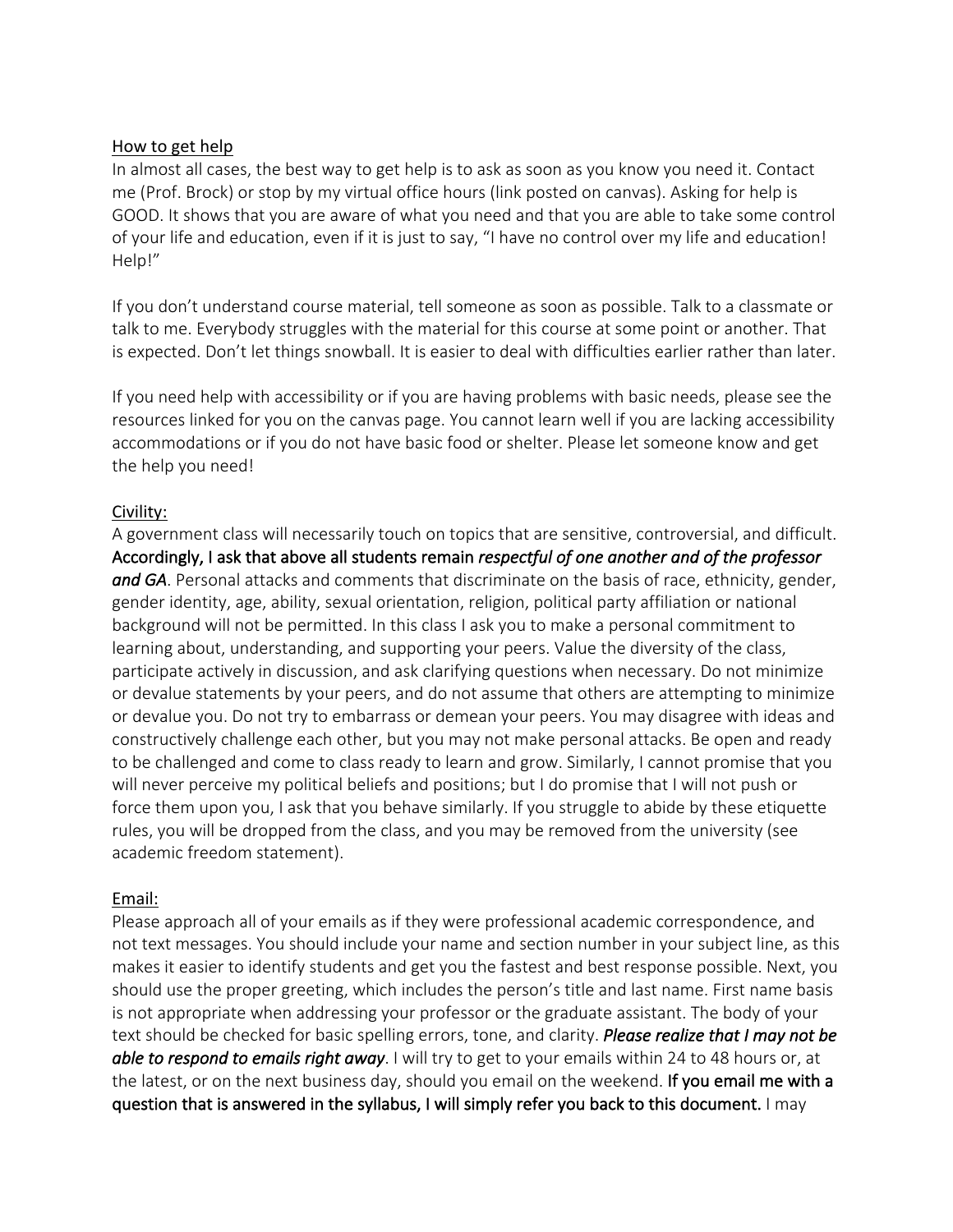also answer through Canvas or a general email to the class, rather than writing you back personally, if your question reflects a general concern.

#### Technology:

If you need immediate technological assistance, try contacting the help desk. I will always try my best to get to your emails as quickly as possible, but I am human, and my responses may not be as fast as you would need them to be, especially if you email me at night. Further, I am not a technology expert.

Similarly, if you experience difficulties with the WebText, I recommend contacting Soomo through their online chat or student help email (see details on canvas).

#### Online Course Attendance Policy

Students are expected to log-in and use Canvas for a total of about 3 hours a week, in a regular semester. You will also need to dedicate around 6 hours a week to studying and working on assignments. Please bear in mind that this is an average, some weeks may involve less work, other weeks will involve more. As a general rule, you should login to the course and check your email at least two to three times per week.

Modules for the course will be open for 2 weeks, and no longer, unless you have discussed an extension with me. This is to ensure that students are keeping similar pace throughout the semester and to prevent you from falling behind. Each module deadline will serve as a benchmark for your overall progress in the course. Remember that the online education environment requires a high degree of self-discipline and intrinsic motivation. I suggest that you keep a steady pace throughout the semester. Mark deadlines clearly on your calendar.

## Course Email / Announcements

There will be frequent updates posted in the course announcements area and via email. This is the primary avenue of communication for this course. Each student is expected to read the information and keep current with the course. Many frequently asked questions are addressed via announcements and some may contain vital course information. These are official course communications, and you will be held accountable for the information provided via electronic communications.

## Course Honor Code

Scholastic dishonesty is a violation of the TWU Student Code of Student Conduct. Scholastic dishonesty includes, but is not limited to, cheating on a test, plagiarism, and collusion. Students are expected to complete all course work by their own efforts and in their own words.

When you cite or paraphrase another author, you are required to properly acknowledge all sources with a parenthetical citation in the body text and provide a bibliographic listing on a works cited page, using MLA, APA, or another recognized format. If you have any questions about citations, contact me immediately. Any attempt to submit work that is not a product of your own efforts will result in an automatic "F" for the assignment and the course. In addition,